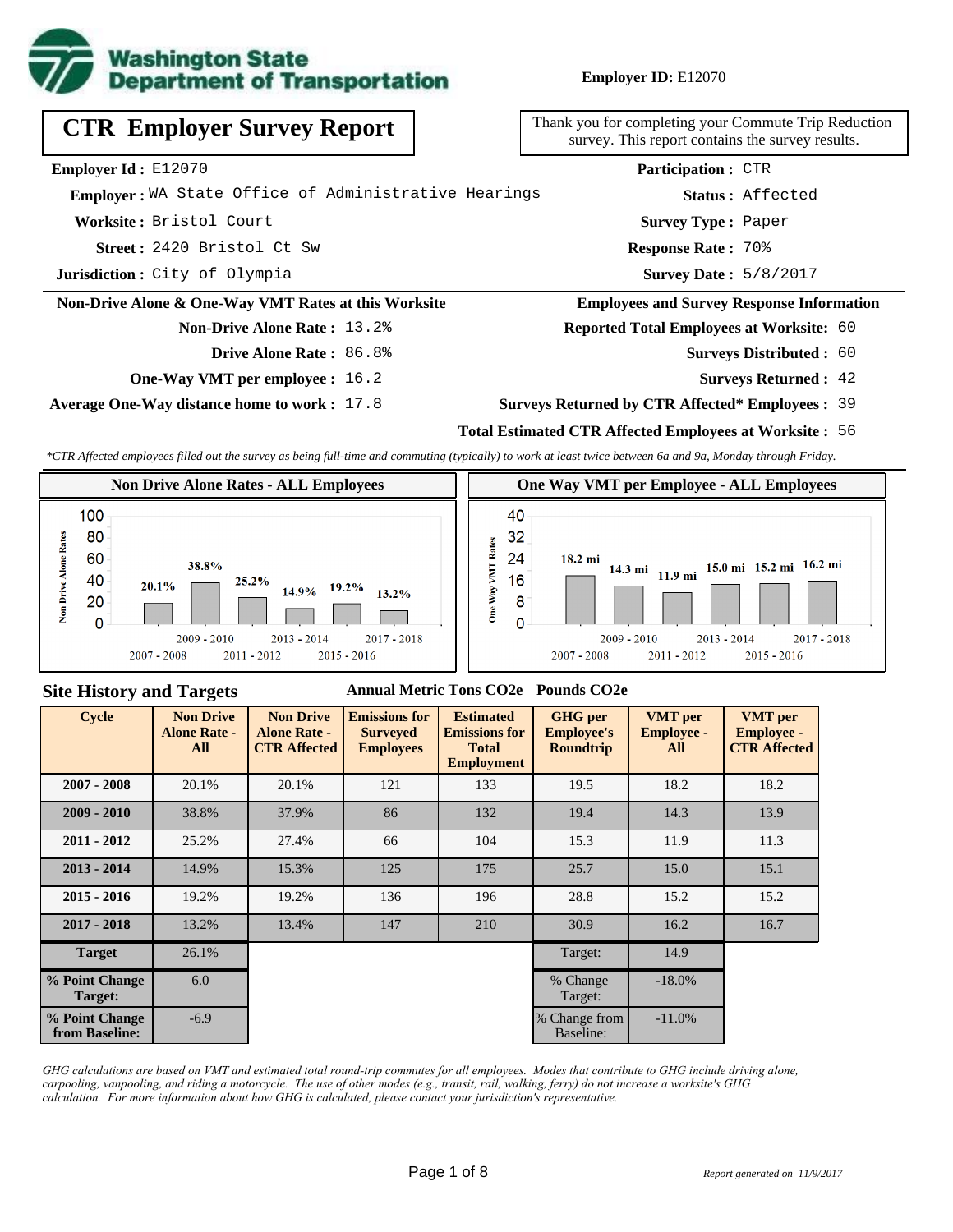

### **Commute Trips By Mode - All Employees**

**Q.4: Last week, what type of transportation did you use each day to commute TO your usual work location? (Mode used for the longest distance.)**



*\* Motorcycle-1 is now included in Drive Alone and Motorcycle-2 is included in Carpool. Information about these trips is still available by request.*

**Other**  $\begin{array}{|c|c|c|c|c|c|c|} \hline 0 & 0.0\% & 2.3\% & 0 & 0.0\% & 0.0\% \hline \end{array}$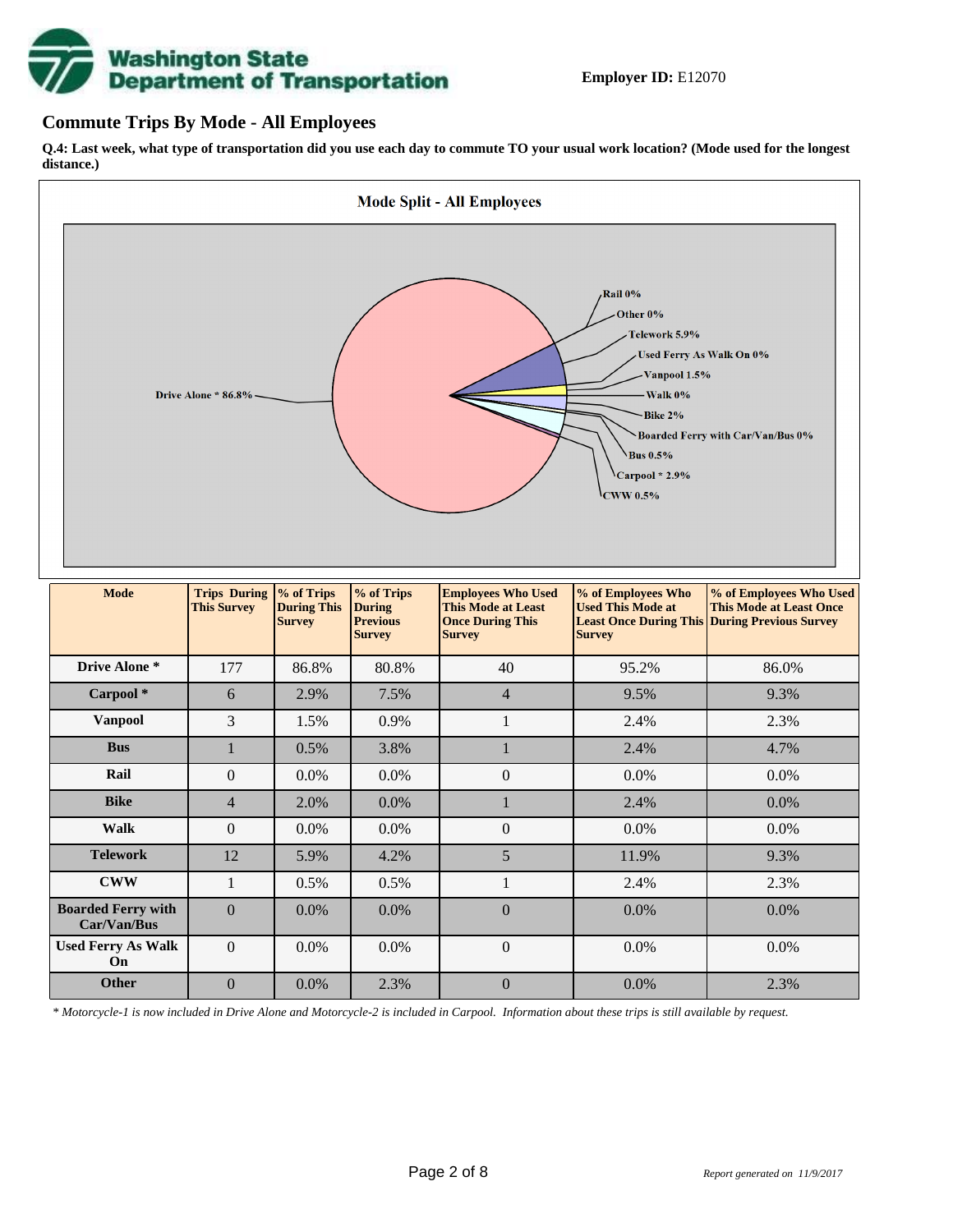

### **Commute Trips By Mode - Affected Employees**

**Q.4: Last week, what type of transportation did you use each day to commute TO your usual work location? (Mode used for the longest distance.)**



*\* Motorcycle-1 is now included in Drive Alone and Motorcycle-2 is included in Carpool. Information about these trips is still available by request.*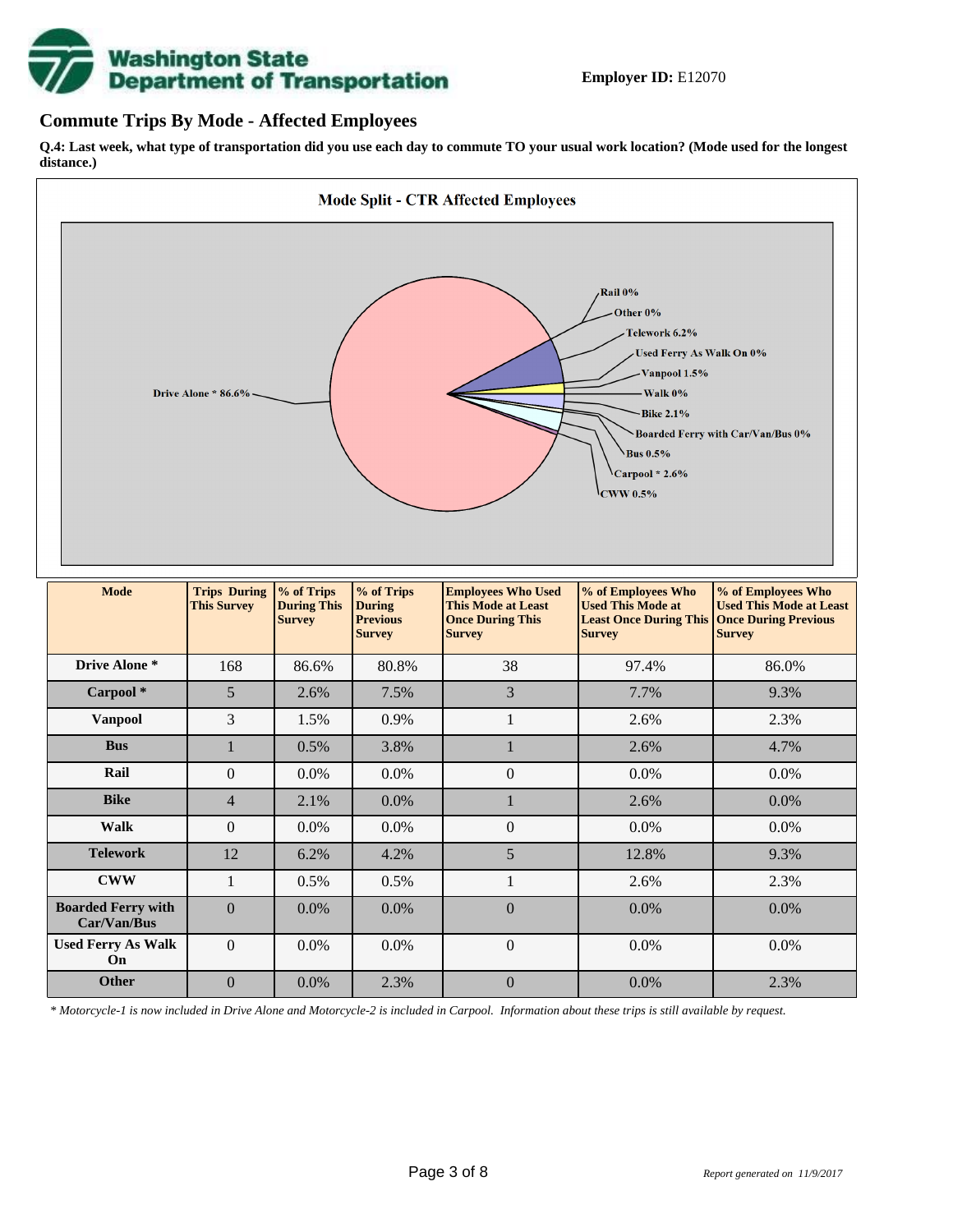

# **Alternative Modes - Number of Employees Who Used a Non-Drive Alone Mode:**

| <b>Non-Drive Alone</b><br><b>Number Of Days</b> | <b>Exactly this # of</b><br><b>Employees</b> | <b>Exactly this % of</b><br><b>Employees</b> | At least # of<br><b>Employees</b> | At least % of<br>employees |
|-------------------------------------------------|----------------------------------------------|----------------------------------------------|-----------------------------------|----------------------------|
| 0 Day                                           | 34                                           | 81%                                          | 42                                | 100%                       |
| 1 Days                                          | $\overline{2}$                               | 5%                                           | 8                                 | 19%                        |
| 2 Days                                          | $\overline{0}$                               | 0%                                           | 6                                 | 14%                        |
| 3 Days                                          |                                              | 2%                                           | 6                                 | 14%                        |
| 4 Days                                          | 3                                            | 7%                                           | 5                                 | 12%                        |
| 5 Days                                          | $\mathfrak{D}$                               | 5%                                           | $\mathfrak{D}$                    | 5%                         |
| <b>6 or More Days</b>                           | 0                                            | 0%                                           | $\Omega$                          | 0%                         |

### **Count by Occupancy of Carpools and Vanpools**

**Q.5 If you used a carpool or vanpool as part of your commute, how many people (age 16 or older) are usually in the vehicle?**

| <b>Ridesharing Occupancy</b> | <b>Mode</b> | <b>Response Count</b> |
|------------------------------|-------------|-----------------------|
| $2*$                         | Carpool     | 5                     |
| 3                            | Carpool     | $\mathbf{1}$          |
| 4                            | Carpool     | $\theta$              |
| 5                            | Carpool     | $\boldsymbol{0}$      |
| >5                           | Carpool     | $\overline{0}$        |
| $<$ 5                        | Vanpool     | 3                     |
| 5                            | Vanpool     | $\overline{0}$        |
| 6                            | Vanpool     | $\boldsymbol{0}$      |
| 7                            | Vanpool     | $\overline{0}$        |
| 8                            | Vanpool     | $\boldsymbol{0}$      |
| 9                            | Vanpool     | $\overline{0}$        |
| 10                           | Vanpool     | $\overline{0}$        |
| 11                           | Vanpool     | $\boldsymbol{0}$      |
| 12                           | Vanpool     | $\boldsymbol{0}$      |
| 13                           | Vanpool     | $\boldsymbol{0}$      |
| 14                           | Vanpool     | $\overline{0}$        |
| >14                          | Vanpool     | $\boldsymbol{0}$      |

\* Motorcycle-2 counted with Carpool-2 for this table.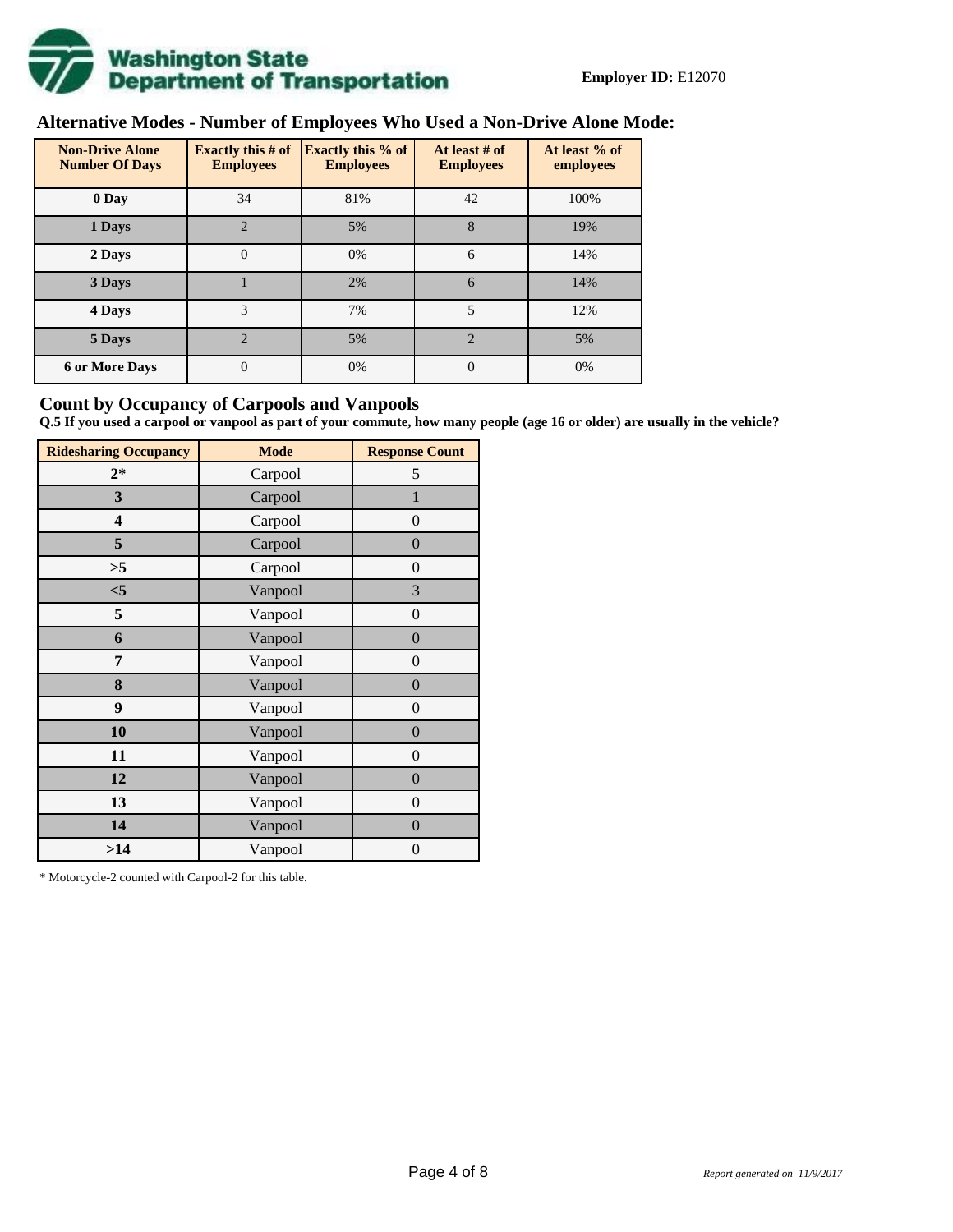

# **Reported Work Schedule - All Employees**

**Q.8 Which of the following best describes your work schedule?**

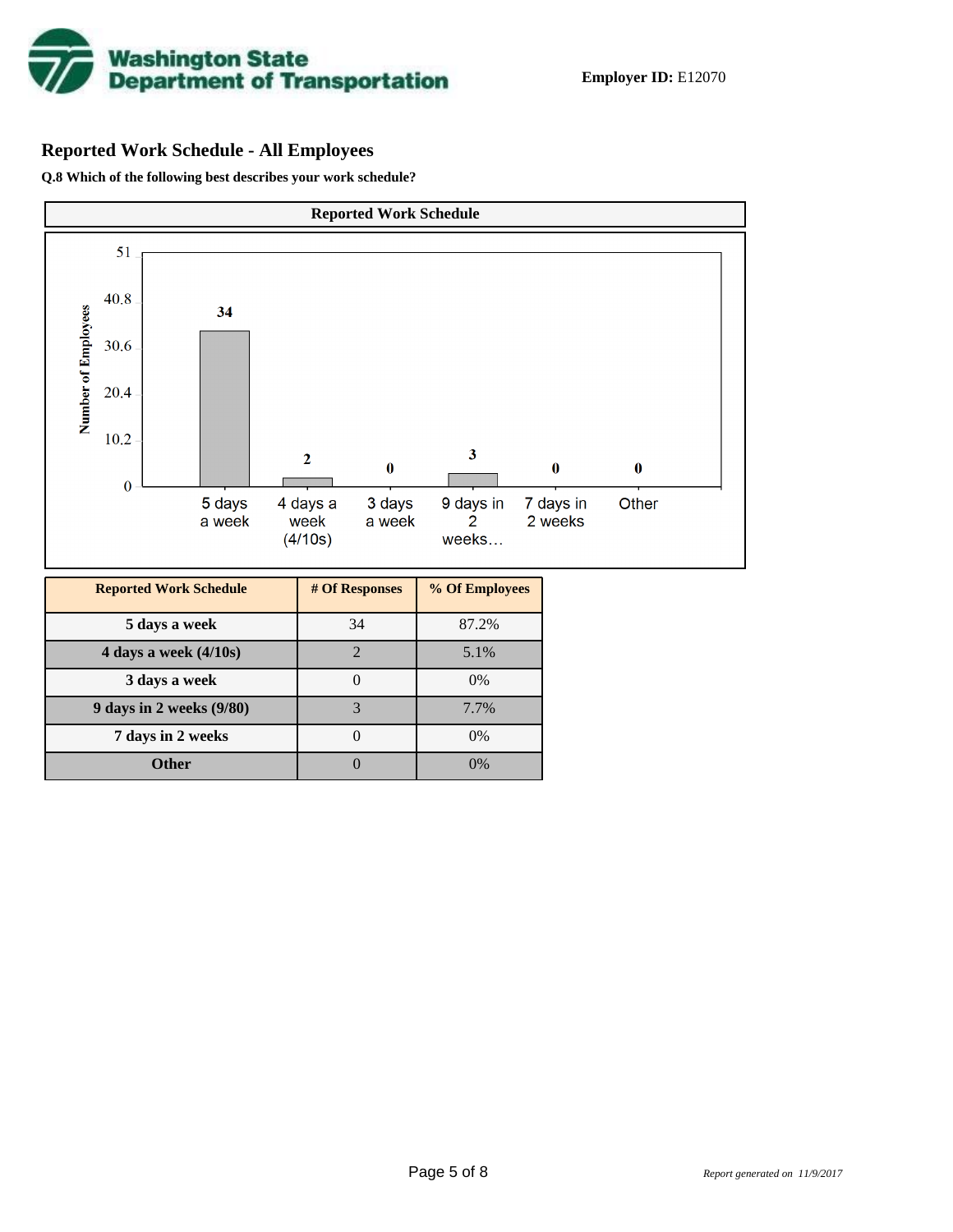

## **Parking and Telework**

**Q.9: On the most recent day that you drove alone to work, did you pay to park? (Mark "yes" if you paid that day, if you prepaid, if you are billed later, or if the cost of parking is deducted from your paycheck.)**



**Q.10: How many days do you typically telework?**

| <b>Telework Frequency</b>           | # of Responses | % of Responses |
|-------------------------------------|----------------|----------------|
| No Answer/Blank                     |                | 9.5%           |
| I don't telework                    | 25             | 59.5%          |
| Occasionally, on an as-needed basis | 6              | 14.3%          |
| 1-2 days/month                      |                | 2.4%           |
| 1 day/week                          |                | 2.4%           |
| 2 days/week                         | 5              | 11.9%          |
| 3 days/week                         |                | $0.0\%$        |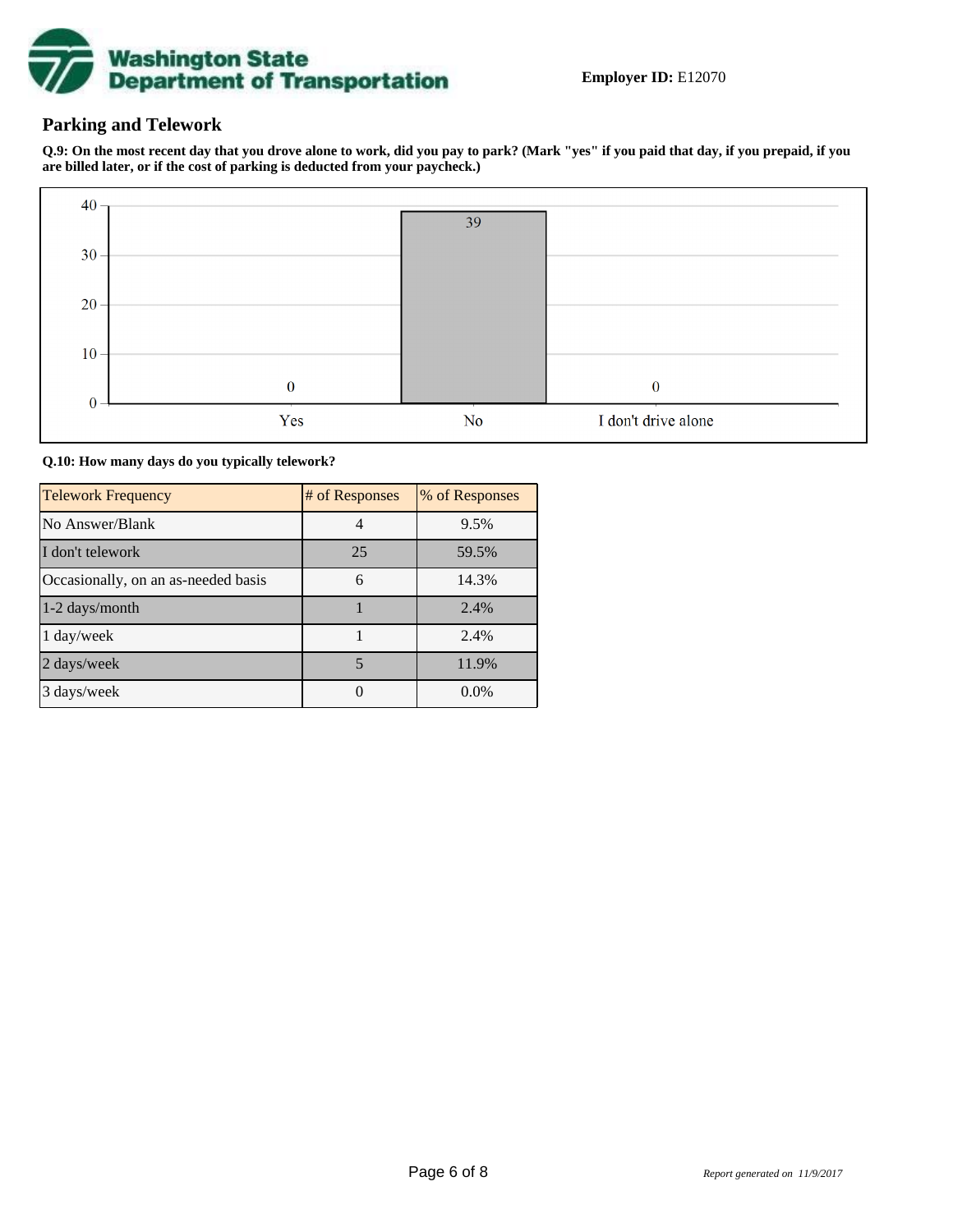

## **Reasons for driving alone to work/not driving alone to work**

**Q11. When you do not drive alone to work, what are the three most important reasons?**

| <b>Question Text</b>                                           | # of Responses | % of Responses |
|----------------------------------------------------------------|----------------|----------------|
| To save money                                                  | 13             | 20.3%          |
| I have the option of teleworking                               | $\overline{7}$ | 10.9%          |
| Free or subsidized bus, train, vanpool pass or fare benefit    | 6              | 9.4%           |
| Personal health or well-being                                  | 6              | 9.4%           |
| To save time using the HOV lane                                | 6              | 9.4%           |
| Financial incentives for carpooling, bicycling or walking.     | 5              | 7.8%           |
| Cost of parking or lack of parking                             | 5              | 7.8%           |
| Driving myself is not an option                                | $\overline{4}$ | 6.3%           |
| Other                                                          | $\overline{4}$ | 6.3%           |
| Emergency ride home is provided                                | 3              | 4.7%           |
| Environmental and community benefits                           | 3              | 4.7%           |
| I receive a financial incentive for giving up my parking space |                | 1.6%           |
| Preferred/reserved carpool/vanpool parking is provided         |                | 1.6%           |

#### **Q12. When you drive alone to work, what are the three most important reasons?**

| <b>Question Text</b>                                      | # of Responses | % of Responses |
|-----------------------------------------------------------|----------------|----------------|
| I like the convenience of having my car                   | 27             | 26.7%          |
| Riding the bus or train is inconvenient or takes too long | 24             | 23.8%          |
| My commute distance is too short                          | 16             | 15.8%          |
| Family care or similar obligations                        | 15             | 14.9%          |
| Other                                                     | 7              | 6.9%           |
| Bicycling or walking isn't safe                           | 5              | 5.0%           |
| My job requires me to use my car for work                 | 3              | 3.0%           |
| I need more information on alternative modes              | $\mathfrak{D}$ | 2.0%           |
| There isn't any secure or covered bicycle parking         | $\mathfrak{D}$ | 2.0%           |